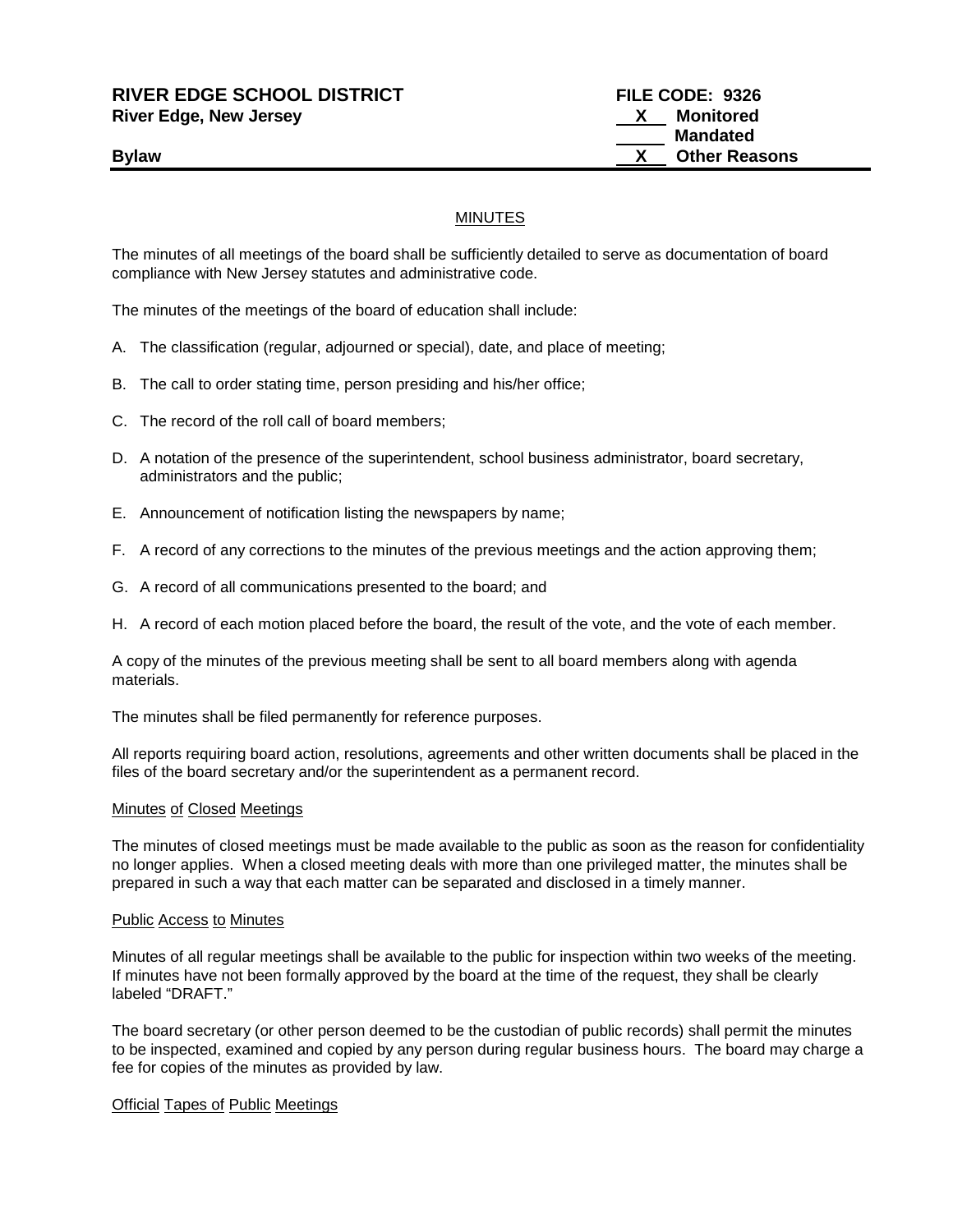## MINUTES (continued)

The board secretary may make video or audio recordings of public meetings of the board in order to assure proper documentation of occurrences and the preparation or transcription of minutes. All video or audio recordings are the sole property of the board, and any individual requesting access to these materials must do so in writing five working days in advance. The video or audio recordings shall not be removed from the board office and must be played in the presence of the board secretary/designee. All video or audio recordings shall be stored in a locked cabinet located in the board office and shall be retained under the New Jersey Department of Treasury, Division of Revenue and Enterprise Service, Records Management Services (RMS) schedule for 45 days or until official transcripts or minutes are prepared and adopted, whichever is longer.

## Video and Audio Recordings by Members of the Public

Any member of the public is entitled to make an audio or video recording of a board of education meeting; subject to reasonable restrictions including that the taping will minimize intrusiveness and not interrupt the proceedings. Any person wishing to make an audio or video recording of a meeting shall provide written notice of their name, address and telephone number and will consent to the board, at its own expense and upon request, to make a reproduction of the recording. Absent prior board approval, no additional artificial lighting shall be permitted. No electrical or other wiring is allowed due to the danger of entanglement and tripping. All persons recording board proceedings shall hold the board harmless against all damage or injury whether to equipment, to themselves or to others. To protect privacy, there shall be no recording of closed executive sessions and no audio pick-up of private conversations occurring in the audience or between the board and its attorney. Persons making video or audio recordings of public meetings shall not move around the room while meetings are in session and equipment, once positioned, shall not be moved during the board meeting. Unless waived by the board, no more than two portable video cameras, operated by not more than two persons, shall be allowed, on a first-come, first-served basis. Following the adjournment of the board's meeting, any persons responsible for recording shall immediately remove all equipment and restore the facility to the same condition it was in immediately prior to the recording equipment being set up.

| Adopted:             | December 19, 1990                            |
|----------------------|----------------------------------------------|
| Revised:             | March 12, 2003, Legal Update January 7, 2004 |
| NJSBA Review/Update: | September 2017                               |
| Readopted:           | March 13, 2019                               |

#### Key Words

Minutes, Board Meeting Minutes, Records, District Records and Reports

| Legal References: N.J.S.A. 10:4-6 et seq. | Open Public Meetings Act                            |
|-------------------------------------------|-----------------------------------------------------|
| See particularly:                         |                                                     |
| N.J.S.A. 10:4-10, -14                     |                                                     |
| N.J.S.A. 18A:11-1                         | General mandatory powers and duties                 |
| N.J.S.A. 18A:17-7                         | Secretary to give notices and keep minutes, etc.    |
| N.J.S.A. 18A:54-20                        | Powers of board (county vocational schools)         |
| N.J.S.A. 47:1A-1 et seq.                  | Public Records; Examination and Copies (Open Public |
|                                           | Records Act)                                        |
| N.J.A.C. 6A:8-4.3                         | Accountability                                      |
| N.J.A.C. 6A:30-2.1                        | <b>NJQSAC</b>                                       |
|                                           |                                                     |

Executive Order No. 9, September 30, 1963; modified by Executive Order No. 11, November 15, 1974

Maurice River Board of Education v. Maurice River Teachers Assn. 193 N.J. Super. 488 (App. Div. 1984)